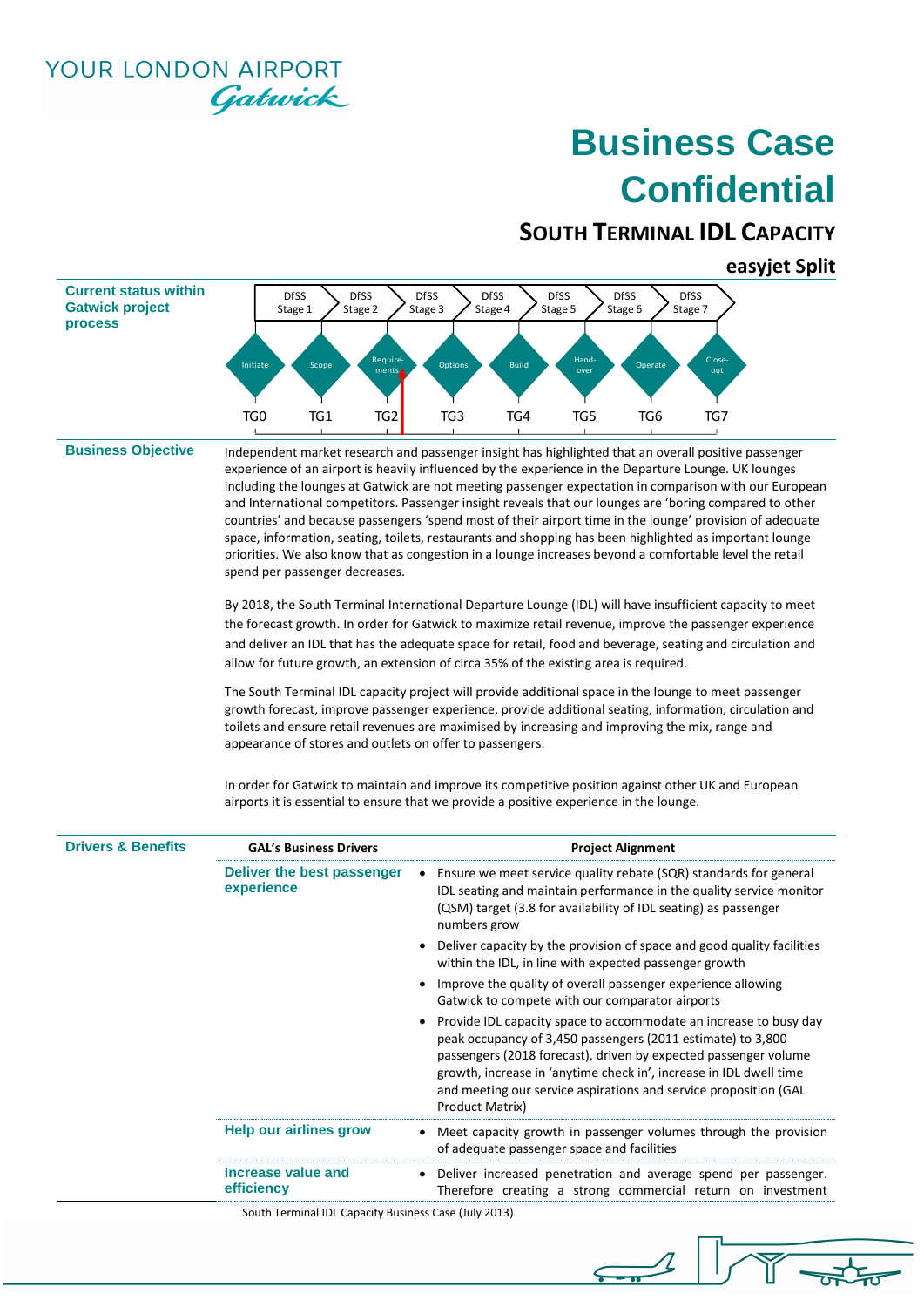YOUR LONDON AIRPORT Gatwick

# **Business Case Confidential**

### **SOUTH TERMINAL IDL CAPACITY**

#### **easyjet Split**

 $\frac{1}{\sqrt{2}}$ 

 $\sqrt{1-x^2}$ 

|                                                    |                                                                                                                                                                                                       |                                   | through increased space and improved quality, range, mix and<br>appearance of retail stores and outlets on offer |  |  |  |  |  |
|----------------------------------------------------|-------------------------------------------------------------------------------------------------------------------------------------------------------------------------------------------------------|-----------------------------------|------------------------------------------------------------------------------------------------------------------|--|--|--|--|--|
|                                                    | <b>Protect and enhance our</b><br>reputation                                                                                                                                                          | Gatwick                           | Deliver our aim of providing a world class retail experience at                                                  |  |  |  |  |  |
| <b>Requirements</b>                                | • Deliver elements of the product matrix e.g. Smokers Balcony, Assistance Facilities, Family Zone, Quite<br>Zone                                                                                      |                                   |                                                                                                                  |  |  |  |  |  |
|                                                    | Strong commercial return on investment driven by increased space and improved quality, range, mix<br>and appearance of retail offer                                                                   |                                   |                                                                                                                  |  |  |  |  |  |
|                                                    | Deliver additional capacity by the provision of space and good quality facilities in line with expected<br>passenger growth                                                                           |                                   |                                                                                                                  |  |  |  |  |  |
|                                                    |                                                                                                                                                                                                       |                                   | • Provide IDL capacity to accommodate the 2018 increase in busy day peak occupancy                               |  |  |  |  |  |
|                                                    | • Maintain current SQR and QSM performance targets as passenger numbers grow                                                                                                                          |                                   |                                                                                                                  |  |  |  |  |  |
|                                                    | Improve overall quality of the passenger experience                                                                                                                                                   |                                   |                                                                                                                  |  |  |  |  |  |
|                                                    | • Increase income per passenger                                                                                                                                                                       |                                   |                                                                                                                  |  |  |  |  |  |
|                                                    | Deliver improved retail and catering penetration                                                                                                                                                      |                                   |                                                                                                                  |  |  |  |  |  |
|                                                    | • Increase income by delivering the optimum retail mix for the South Terminal passenger                                                                                                               |                                   |                                                                                                                  |  |  |  |  |  |
|                                                    | • Protect revenue and minimise passenger disruption during construction                                                                                                                               |                                   |                                                                                                                  |  |  |  |  |  |
| <b>Impact on Gatwick's</b><br>competitive position | The expansion will:                                                                                                                                                                                   |                                   |                                                                                                                  |  |  |  |  |  |
|                                                    | ensure no degradation to passenger service levels or retail revenue or on time departure<br>performance as passenger numbers grow                                                                     |                                   |                                                                                                                  |  |  |  |  |  |
|                                                    | support Gatwick's ambition to be London's airport of choice by providing facilities that<br>passengers have identified as contributing to their overall satisfaction with their airport<br>experience |                                   |                                                                                                                  |  |  |  |  |  |
| <b>Projected Start Date</b>                        | October 2016                                                                                                                                                                                          | <b>Projected End Date</b>         | <b>March 2021</b>                                                                                                |  |  |  |  |  |
| <b>Project Milestone</b><br><b>Dates</b>           | ST IDL Capacity project cannot commence until the Q5 Pier 1 and Baggage Project completes in 2016.<br>Project start and end dates provided<br>Detailed milestone dates to be provided at Tollgate 3   |                                   |                                                                                                                  |  |  |  |  |  |
| <b>Procurement</b><br><b>Strategy</b>              | Design and Construction will be procured by competitive tender through the Gatwick designer and<br>contractor frameworks                                                                              |                                   |                                                                                                                  |  |  |  |  |  |
| <b>Total Capital</b>                               |                                                                                                                                                                                                       |                                   |                                                                                                                  |  |  |  |  |  |
| <b>Expenditure</b>                                 | Beyond Q5                                                                                                                                                                                             | 2019-2024                         |                                                                                                                  |  |  |  |  |  |
| £ millions (est.)                                  | <b>Business Plan Assumption</b>                                                                                                                                                                       | <b>Business Plan Assumption</b>   | All Options Range                                                                                                |  |  |  |  |  |
|                                                    | £30.00m                                                                                                                                                                                               | £34.00m                           |                                                                                                                  |  |  |  |  |  |
|                                                    |                                                                                                                                                                                                       |                                   | £42.00-£120.00m                                                                                                  |  |  |  |  |  |
|                                                    | Prices @ 2013/14                                                                                                                                                                                      | Prices @ 2013/14                  |                                                                                                                  |  |  |  |  |  |
|                                                    |                                                                                                                                                                                                       | Note: Total Project Capex £64.00m |                                                                                                                  |  |  |  |  |  |
| <b>Capital Expenditure</b>                         | <b>GAL Management:</b>                                                                                                                                                                                | £2.65m (5%)                       |                                                                                                                  |  |  |  |  |  |
| <b>Breakdown</b>                                   | Design Consultants:                                                                                                                                                                                   | £3.53m (6%)                       |                                                                                                                  |  |  |  |  |  |
|                                                    | <b>Base Construction:</b>                                                                                                                                                                             | £ 39.91m (6%)                     |                                                                                                                  |  |  |  |  |  |
|                                                    | <b>Project Specifics:</b>                                                                                                                                                                             | £4.22m (62%)                      |                                                                                                                  |  |  |  |  |  |

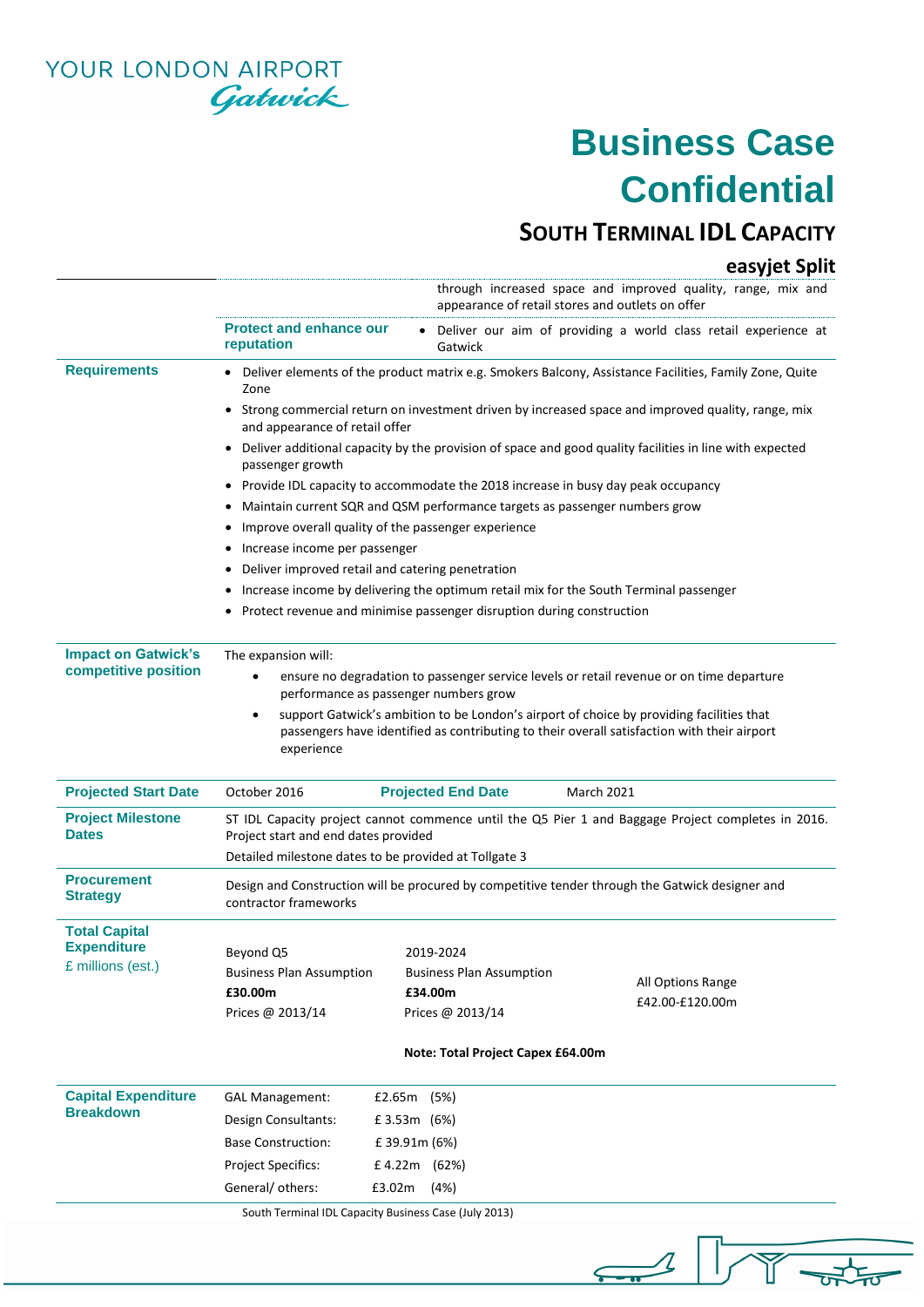

### **Business Case Confidential**

#### **SOUTH TERMINAL IDL CAPACITY**

**easyjet Split**

|                                | Risk:                                                                                                                                                                                                                                                                                                                                                              | £10.67m (17%)                                                                                   |  |  |  |  |  |  |
|--------------------------------|--------------------------------------------------------------------------------------------------------------------------------------------------------------------------------------------------------------------------------------------------------------------------------------------------------------------------------------------------------------------|-------------------------------------------------------------------------------------------------|--|--|--|--|--|--|
|                                | <b>TOTAL:</b><br>£64.00m                                                                                                                                                                                                                                                                                                                                           |                                                                                                 |  |  |  |  |  |  |
| <b>Scope</b>                   | Details of costed scope                                                                                                                                                                                                                                                                                                                                            |                                                                                                 |  |  |  |  |  |  |
|                                | Expand and reconfigure the South Terminal IDL to deliver an increase of up to 6,000m2 of additional<br>space over 2/3 floors and 3,000m2 at Ground Level to the west. Providing a lounge with a total area of<br>up to 24,000 $m^2$ including up to: 4,900 $m^2$ food & beverage, 10,000 $m^2$ retail, 1,710 - 1,900 seats,<br>$4,700m2$ to 8,000 $m2$ circulation |                                                                                                 |  |  |  |  |  |  |
|                                | Upgrade the life safety system and equipment where required<br>$\bullet$                                                                                                                                                                                                                                                                                           |                                                                                                 |  |  |  |  |  |  |
|                                | Re provide any facilities removed to allow for expansion e.g. premium lounge facilities<br>$\bullet$                                                                                                                                                                                                                                                               |                                                                                                 |  |  |  |  |  |  |
|                                | Provide logistic routes for goods in and waste away and retail storage                                                                                                                                                                                                                                                                                             |                                                                                                 |  |  |  |  |  |  |
|                                | ٠                                                                                                                                                                                                                                                                                                                                                                  | Provide retail shell and core to Gatwick design and engineering standards                       |  |  |  |  |  |  |
|                                |                                                                                                                                                                                                                                                                                                                                                                    | Service Proposition items included (Product Matrix)                                             |  |  |  |  |  |  |
|                                | ٠                                                                                                                                                                                                                                                                                                                                                                  | De-clutter and improve way finding (including pier entry portal)                                |  |  |  |  |  |  |
|                                | $\bullet$                                                                                                                                                                                                                                                                                                                                                          | Airside smoking area for passengers                                                             |  |  |  |  |  |  |
|                                |                                                                                                                                                                                                                                                                                                                                                                    | Space to International Air Transport Association (IATA) level of service C standard             |  |  |  |  |  |  |
|                                | Quite and Business Zone<br>٠                                                                                                                                                                                                                                                                                                                                       |                                                                                                 |  |  |  |  |  |  |
|                                | ٠                                                                                                                                                                                                                                                                                                                                                                  | Family Zone – spaces for children and teenagers                                                 |  |  |  |  |  |  |
|                                | Facilities to assist passengers with restricted mobility which are visible and assessable                                                                                                                                                                                                                                                                          |                                                                                                 |  |  |  |  |  |  |
|                                | Layouts to consider airfield views                                                                                                                                                                                                                                                                                                                                 |                                                                                                 |  |  |  |  |  |  |
|                                | Uncluttered structured retail layout<br>٠                                                                                                                                                                                                                                                                                                                          |                                                                                                 |  |  |  |  |  |  |
|                                | Out of scope                                                                                                                                                                                                                                                                                                                                                       |                                                                                                 |  |  |  |  |  |  |
|                                | • Relocation of existing retailers – see Asset Stewardship Commercial Business Case – Retail<br>Enhancements - programme to be aligned                                                                                                                                                                                                                             |                                                                                                 |  |  |  |  |  |  |
|                                | • Advertising media, technology (WIFI) - see Asset Stewardship Commercial and IT Business Cases -<br>programmes to be aligned                                                                                                                                                                                                                                      |                                                                                                 |  |  |  |  |  |  |
|                                | • Push information to passengers (mobile communications) - see Business System Transformation<br>Business Case - programmes to be aligned                                                                                                                                                                                                                          |                                                                                                 |  |  |  |  |  |  |
|                                | aligned                                                                                                                                                                                                                                                                                                                                                            | • Personalised call to gate-see Business System Transformation Business Case - programmes to be |  |  |  |  |  |  |
|                                | • Installation of new escalators and glass lifts (part of Q5 Phase 2 Development), walk through Duty Free<br>(completed as part of Q5 Phase 1 Development) and a new line of perimeter shop fronts at lower level                                                                                                                                                  |                                                                                                 |  |  |  |  |  |  |
|                                | Refurbishment of existing lifts and escalators - see Asset Stewardship Facilities Business Case -<br>$\bullet$<br>programmes to be aligned                                                                                                                                                                                                                         |                                                                                                 |  |  |  |  |  |  |
| <b>Likely impact on</b>        | <b>Revenue Impact</b>                                                                                                                                                                                                                                                                                                                                              |                                                                                                 |  |  |  |  |  |  |
| revenue and<br>operating costs | Extension 6,000 m2. Retail / Catering = 5,200 m2 (65% of extension = retail / catering as per<br>NT IDL extension). Capacity income benefit takes ratio of 5,200:7,500 (NT IDL extension<br>increase in retail and catering space) of NT IDL extension benefit. Incremental Income in<br>2021/22 is £11.6m (out-turn prices).                                      |                                                                                                 |  |  |  |  |  |  |
|                                | <b>On-going Opex [out-turn prices]</b>                                                                                                                                                                                                                                                                                                                             |                                                                                                 |  |  |  |  |  |  |
|                                |                                                                                                                                                                                                                                                                                                                                                                    | Rates: circa £3.52m in 2021/22                                                                  |  |  |  |  |  |  |
|                                |                                                                                                                                                                                                                                                                                                                                                                    | Utilities: circa £0.34m in 2021/22                                                              |  |  |  |  |  |  |
|                                | IT: circa £0.02m in 2021/22<br>$\bullet$                                                                                                                                                                                                                                                                                                                           |                                                                                                 |  |  |  |  |  |  |

 $\sqrt{1 + \frac{1}{2}}$ 

 $\mathcal{L}% _{M_{1},M_{2}}^{\prime\prime}(\varepsilon)$ 

 $\perp$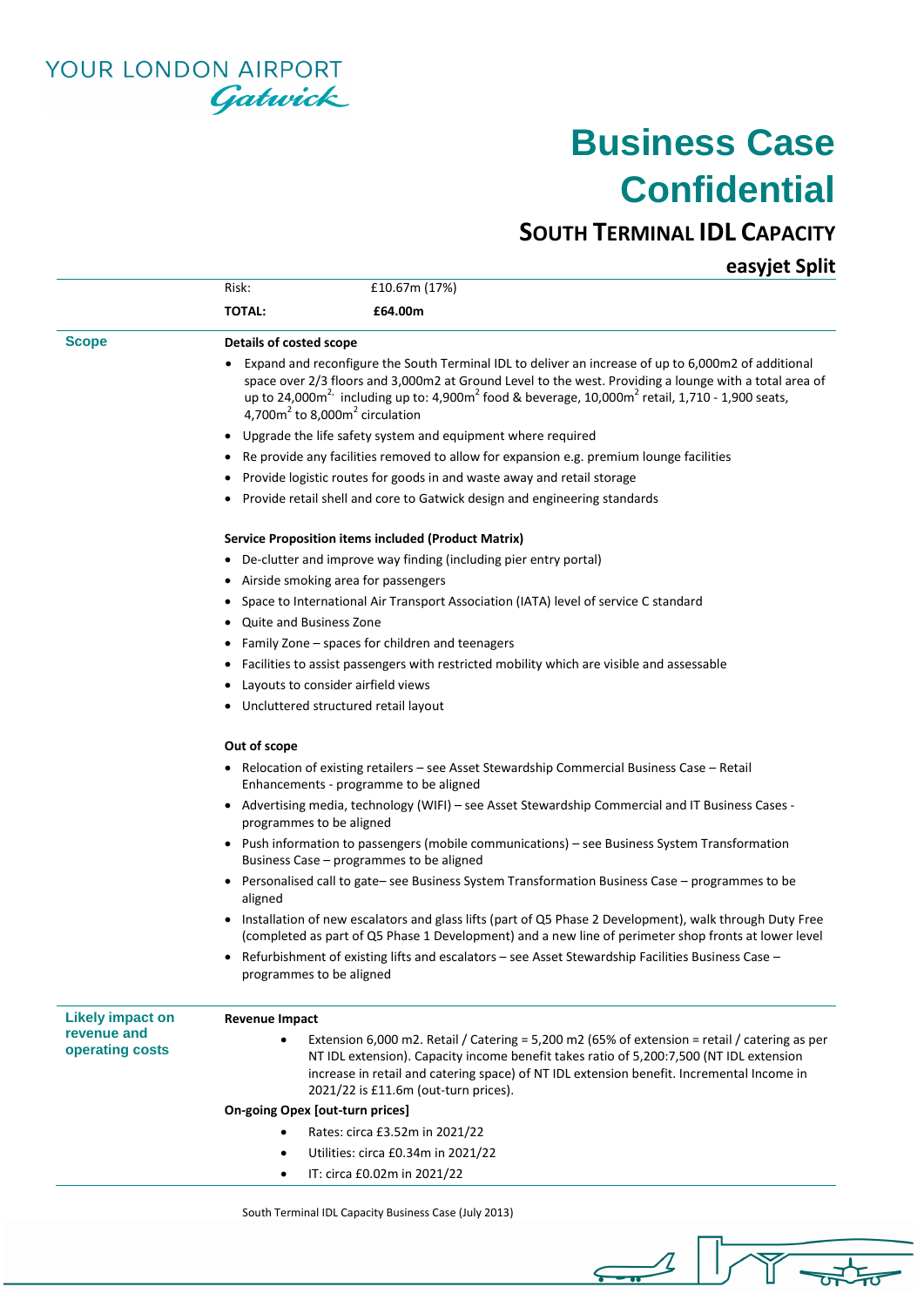YOUR LONDON AIRPORT Gatwick

### **Business Case Confidential**

#### **SOUTH TERMINAL IDL CAPACITY**

**easyjet Split**

| <b>Operational Impacts</b>                         |                                                                                                                                                                                                                                                                                                                                                                                                                                                                                        |                     |                           |  |  |  |  |  |  |
|----------------------------------------------------|----------------------------------------------------------------------------------------------------------------------------------------------------------------------------------------------------------------------------------------------------------------------------------------------------------------------------------------------------------------------------------------------------------------------------------------------------------------------------------------|---------------------|---------------------------|--|--|--|--|--|--|
| during construction                                | • Erection of hoarding will impact upon circulation space, sightlines and way finding but will be managed<br>to minimise disruption and loss of income                                                                                                                                                                                                                                                                                                                                 |                     |                           |  |  |  |  |  |  |
|                                                    | • Potential impact upon passenger, PRM and trolley flow                                                                                                                                                                                                                                                                                                                                                                                                                                |                     |                           |  |  |  |  |  |  |
|                                                    | • Potential impact on terminal support infrastructure e.g. flight information display screens (FIDs) etc                                                                                                                                                                                                                                                                                                                                                                               |                     |                           |  |  |  |  |  |  |
|                                                    | • Potential impact on current terminal processes and contingencies                                                                                                                                                                                                                                                                                                                                                                                                                     |                     |                           |  |  |  |  |  |  |
|                                                    | Impact upon other retailers located within the IDL and other commercial partners                                                                                                                                                                                                                                                                                                                                                                                                       |                     |                           |  |  |  |  |  |  |
|                                                    | • Potential impact on areas outside the boundary of the project e.g. security, airfield, external                                                                                                                                                                                                                                                                                                                                                                                      |                     |                           |  |  |  |  |  |  |
|                                                    | operations (deliveries) and baggage                                                                                                                                                                                                                                                                                                                                                                                                                                                    |                     |                           |  |  |  |  |  |  |
| <b>Indicative airline</b>                          |                                                                                                                                                                                                                                                                                                                                                                                                                                                                                        | $2014/15 - 2018/19$ | Over Asset Life (27 yrs.) |  |  |  |  |  |  |
| impact £ in 2013<br>constant prices                | Increase in airport charges per passenger                                                                                                                                                                                                                                                                                                                                                                                                                                              | £0.011              |                           |  |  |  |  |  |  |
|                                                    | Decrease in airport charges per passenger                                                                                                                                                                                                                                                                                                                                                                                                                                              |                     | £0.021                    |  |  |  |  |  |  |
|                                                    |                                                                                                                                                                                                                                                                                                                                                                                                                                                                                        |                     |                           |  |  |  |  |  |  |
| <b>Current decision</b><br>status (options)        | An early version of Option 1 highlighted below was included in the January 2013 Business Plan. The option<br>remains the most appropriate at this stage. Further development of the option has been carried out to<br>create greater definition of scope which has enabled the cost and income estimates and thus the business<br>case to become more defined. The CAPEX costs and indicative impact on airline economics have been<br>updated to reflect the latest development work. |                     |                           |  |  |  |  |  |  |
|                                                    | • Option 1: Westerly IDL extension. Assumed full extension of existing IDL. Option taken to allow same<br>$m2$ per passenger as North Terminal IDL. Assumed lower level cost range for these works with<br>relatively simple extension options - £30.00m Business Plan Assumption Q6 2014/2019, £34.00m Q7<br>2020/2021. Total £64.00m                                                                                                                                                 |                     |                           |  |  |  |  |  |  |
|                                                    | Option 2: No extension, but remove existing retail and reconfigure space to provide required levels of<br>circulation & seating in line with NT $m^2$ per passenger aspiration. Includes general refurbishment of<br>IDL throughout (£42.00m)                                                                                                                                                                                                                                          |                     |                           |  |  |  |  |  |  |
|                                                    | • Option 3: Upper option assuming same extension as Option 1, but at upper level cost range. No design<br>available therefore assumed worst case scenario (£120.00m)                                                                                                                                                                                                                                                                                                                   |                     |                           |  |  |  |  |  |  |
| <b>Linked projects and</b><br>prioritisation based | <b>Project Inter-</b><br>This project is part of the overall programme to<br>dependencies<br>improve capacity at London Gatwick Airport:                                                                                                                                                                                                                                                                                                                                               |                     |                           |  |  |  |  |  |  |
| on chronological<br>requirement                    | 1.<br>ST Baggage & Pier 1                                                                                                                                                                                                                                                                                                                                                                                                                                                              |                     |                           |  |  |  |  |  |  |
|                                                    | 2.<br><b>Stand Reconfigurations</b>                                                                                                                                                                                                                                                                                                                                                                                                                                                    |                     |                           |  |  |  |  |  |  |
|                                                    | 3.<br>Check in Upgrade                                                                                                                                                                                                                                                                                                                                                                                                                                                                 |                     |                           |  |  |  |  |  |  |
|                                                    | 4.<br><b>CIP Departures</b>                                                                                                                                                                                                                                                                                                                                                                                                                                                            |                     |                           |  |  |  |  |  |  |
|                                                    | 5.<br><b>Asset Stewardship</b>                                                                                                                                                                                                                                                                                                                                                                                                                                                         |                     |                           |  |  |  |  |  |  |
|                                                    |                                                                                                                                                                                                                                                                                                                                                                                                                                                                                        |                     |                           |  |  |  |  |  |  |

South Terminal IDL Capacity Business Case (July 2013)

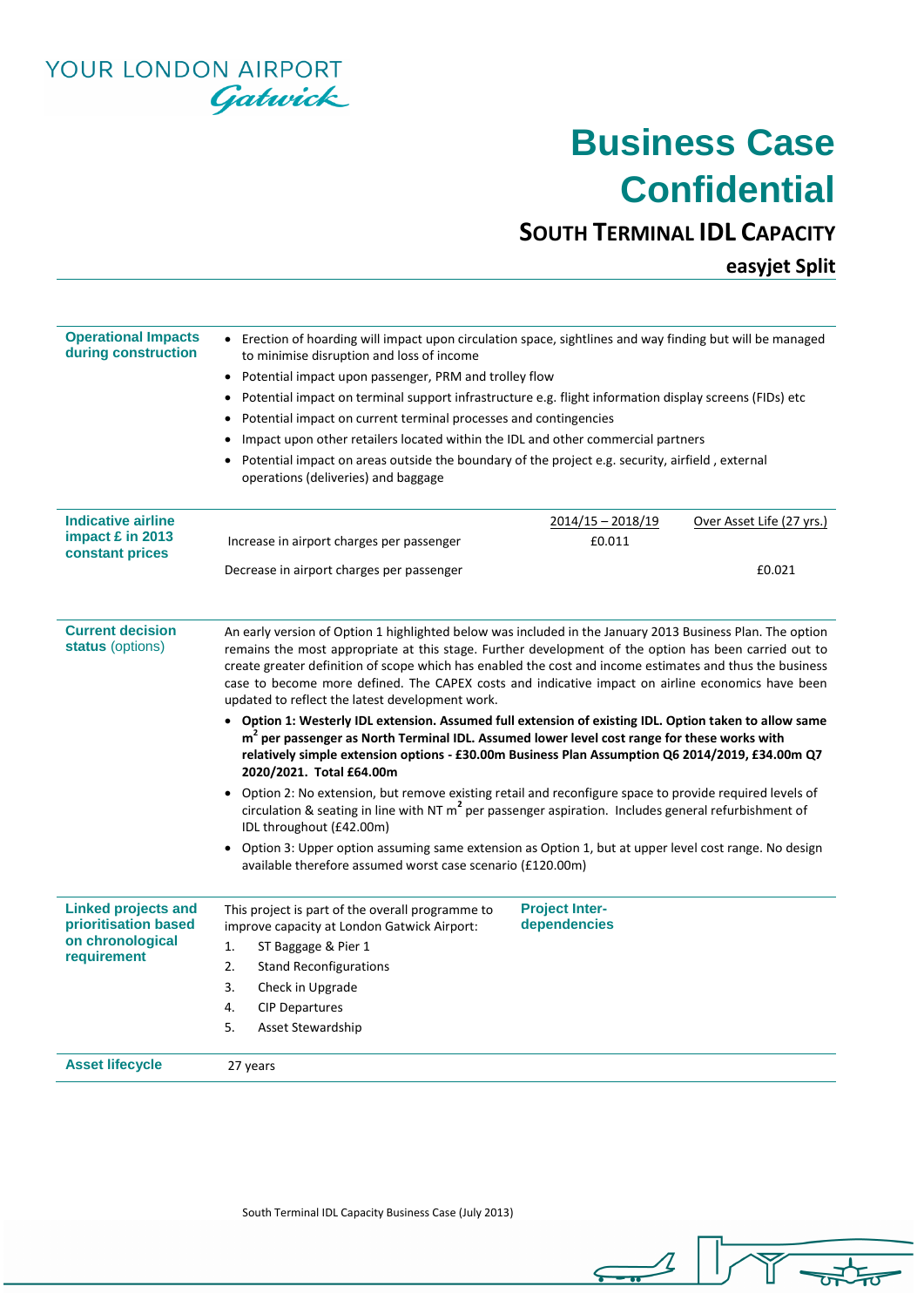

# **Business Case Confidential**

**SOUTH TERMINAL IDL CAPACITY**

**easyjet Split**



South Terminal IDL Capacity Business Case (July 2013)